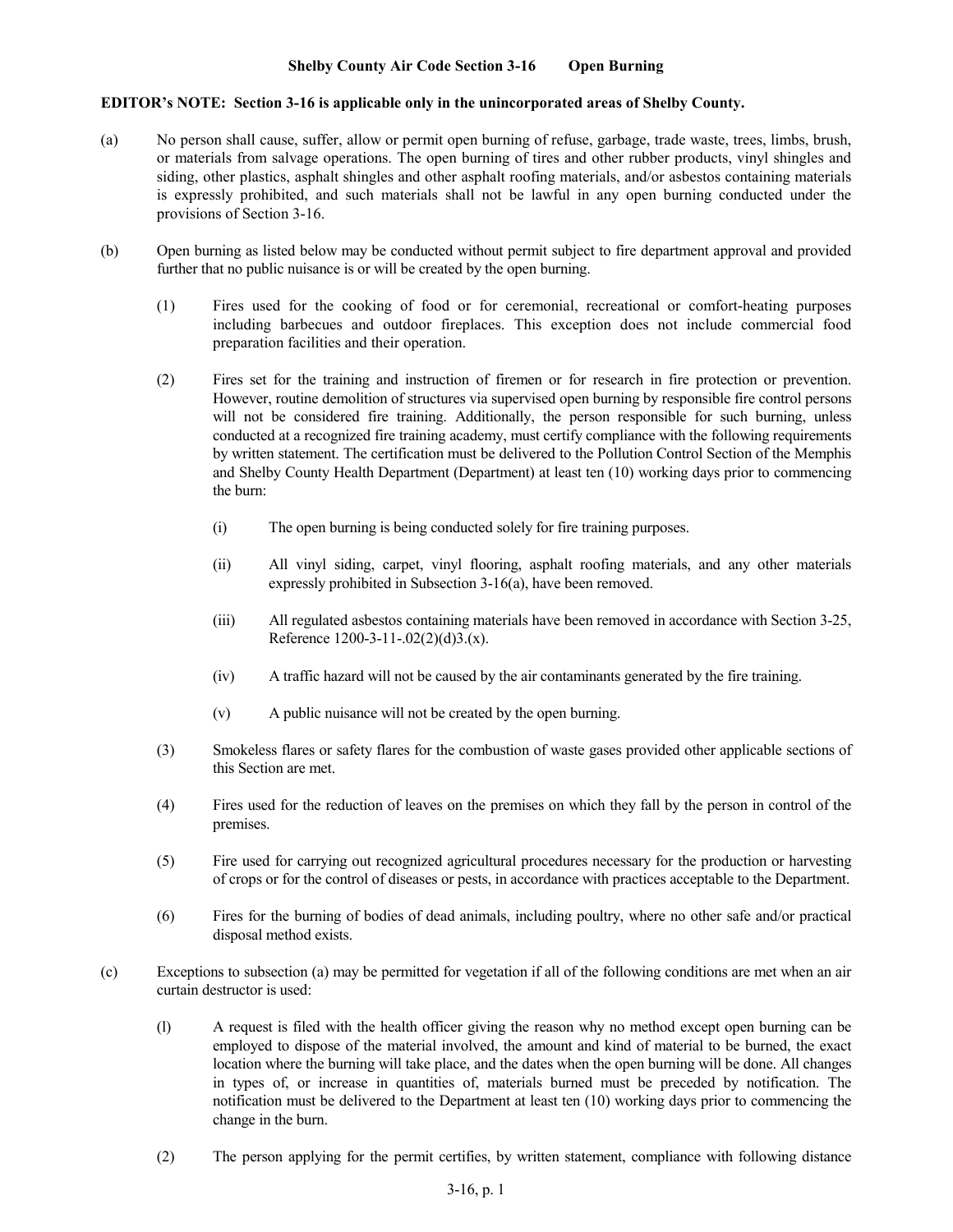requirements, at a minimum:

- (i) The open burning site must be at least five hundred (500) feet from any Federal and from any State highway; and
- (ii) The open burning site must be at least one thousand (1,000) feet from any school, national or state park, national reservation, national or state forest, wildlife area, and/or residence not on the same property as the air curtain destructor; and
- (iii) The open burning site must be at least one-half (1/2) mile from any airport, nursing home or hospital.
- (3) The plume from the air curtain destructor must meet the visible emission standards specified in Section 3- 17, Reference 1200-3-5-.01(1); however, for certain materials the Department may allow one start-up period in excess of the standard, per day, not to exceed 20 minutes in 24 hours.
- (4) All material to be burned must be dry and in other respects be in a state to sustain good combustion. Open burning must be conducted when ambient conditions are such that good dispersion of combustion products will result. Priming materials used to facilitate such burning shall be limited to #1 or #2 grade fuel oils.
- (5) No fire shall be ignited while any air pollution emergency episode is in effect in the area of the burn. No fire shall be ignited during any exceedance of the National Ambient Air Quality Standard for ozone, oxides of nitrogen, carbon monoxide, or particulate matter. Permittee is required to contact the Department's Computerized Local Air Index Reporting system (CLAIR) recorded line at (901) 544-7489 or 544-7490 before igniting a fire to determine if it is a Burning Day or a No-Burning Day.
- (6) Approval is received from the Health Officer in writing.
- (7) Permission is secured from the fire department in the jurisdiction involved.
- (8) The burning shall be done between the hours of 9:00 a.m. and 4:00 p.m. or as authorized by the health officer.

## **This approval shall not relieve the person responsible for such burning from the consequences of any damages, injuries, or claims resulting from such burning.**

- (d) Definitions.
	- (1) "Air Curtain Destructor" is a portable or stationary combustion device that directs a plane of high velocity forced draft air through a manifold head into a burn chamber with vertical walls in such a manner as to maintain a curtain of air over the surface of the burn chamber and a recirculating motion of air under the curtain. The use of an air curtain destructor is considered controlled open burning.
	- (2) "Air Pollution Emergency Episode" is defined as air pollution alerts, warnings, or emergencies declared by the Health Officer during adverse air dispersion conditions that may result in harm to public heath or welfare.
	- (3) "Natural Disaster" is defined as any event commonly referred to as an "Act of God" and includes but is not limited to the following weather related or naturally occurring categories of events: tornadoes, hail and wind storms, snow or ice storms, flooding, and earthquakes.
	- (4) "Open Burning" is the burning of any matter under such conditions that products of combustion are emitted directly into the open atmosphere without passing directly through a stack.
	- (5) "Person" is any individual, partnership, co-partnership, firm, company, corporation, association, joint stock company, trust, estate, political subdivision, an agency, authority, commission, or department of the United States government, or of the State of Tennessee government; or any other legal entity, or its legal representative, agent, or assigns.